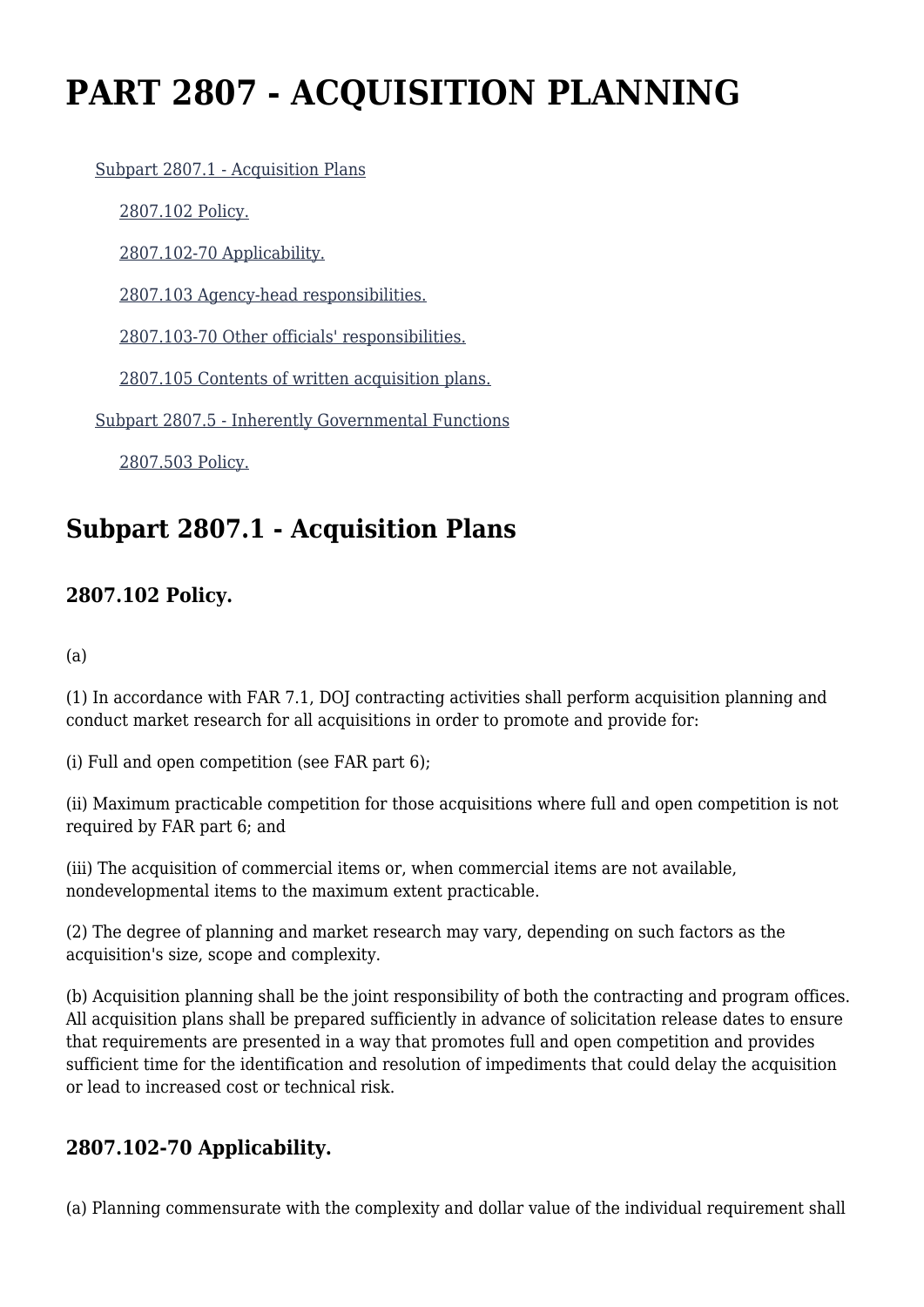be performed for all acquisitions, except for those acquisitions listed in paragraph (c) of this subsection which may be exempt from the planning process. Heads of contracting activities may authorize the use of oral plans for simple and/or small dollar acquisitions. When oral plans are used, the file should be documented with the name of the individual who approved the plan.

(b) Written acquisition plans shall be prepared for all major systems acquisitions as defined in [2834.002.](https://login.acquisition.gov/%5Brp:link:jar-part-2834%5D#Section_2834_002_T48_60116529111)

(c) The following types of acquisitions may be exempt from the acquisition planning program;

(1) Architect-engineering services;

(2) Unsolicited proposals (when deemed innovative and unique in accordance with FAR 15.5);

(3) Regulated utility services where services are available from only one source;

(4) Acquisitions made from or through other Government agencies; and

(5) Contract modifications which exercise an option or add funds to an incrementally funded contract (provided there is an approved acquisition planning document for the original action and there is no significant deviation from that plan).

### **2807.103 Agency-head responsibilities.**

The AAG/A may establish acquisition planning criteria and thresholds for those bureaus who:

(a) Fail to allow ample time for conducting competitive acquisitions;

(b) Develop a pattern of awarding urgent requirements that generally restrict competition;

(c) Fail to identify identical or like requirements that, where appropriate, can be combined under one solicitation and miss opportunities to obtain lower costs through volume purchasing, reduce administrative costs in processing one contract action versus multiple actions, and standardize goods and services.

#### **2807.103-70 Other officials' responsibilities.**

(a) In accordance with FAR 7.1, the HCA shall develop an acquisition planning program for all acquisitions to ensure that its needs are met in the most effective, economical, the timely manner.

(b) Heads of contracting activities have the flexibility to develop programs that are best suited to their individual needs. Criteria and thresholds shall be established at which increasingly greater detail and formality in the planning process is required. DOJ components are encouraged to keep paperwork to a minimum and to put a premium on simplicity.

(c) HCAs shall ensure that, during the acquisition planning phase, requirements personnel consider the use of:

(1) The metric system of measurement consistent with 15 U.S.C. 2205(b); and